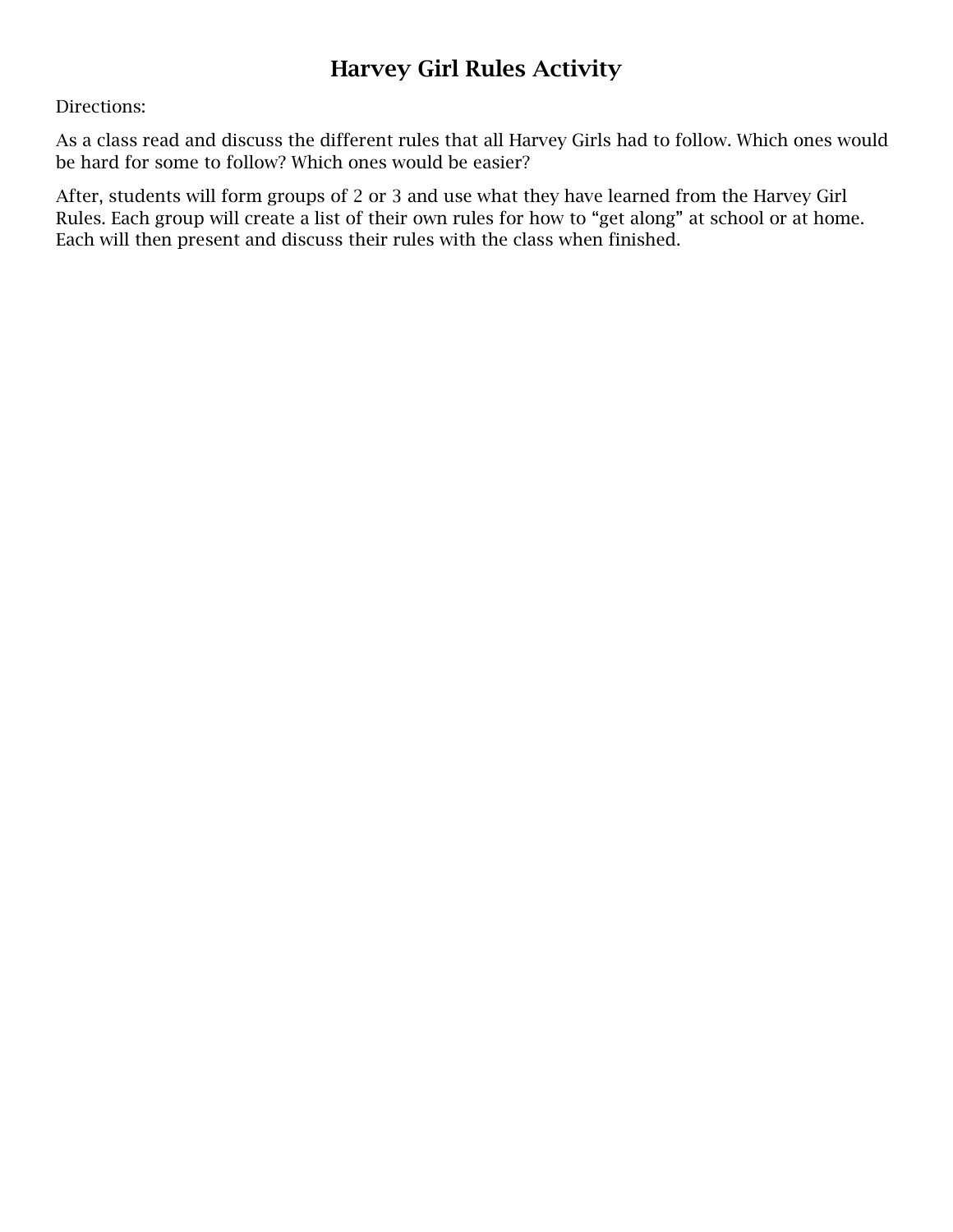Harvey Girl Rules

1. Must be single the length of the contract. 2. Must live in dorm on site 3. Must have a manicure once a week. 4. Must never have a man in the dorms. 5. Must keep uniform spotless. 6. Orange juice must be freshly squeezed. 7. Must keep dorms dusted. 8. Must obey 10:00 pm curfew. 9. Must not wear any makeup. 10. No jewelry. 11. All sliver must be polished continually. 12. Mandatory hair nets. 13. Never talk to the patrons. 14. Coffee must be fresh. 15. Napkins must be precisely folded. 16. Tables must be set precisely. 17. Must be courteous to patrons always.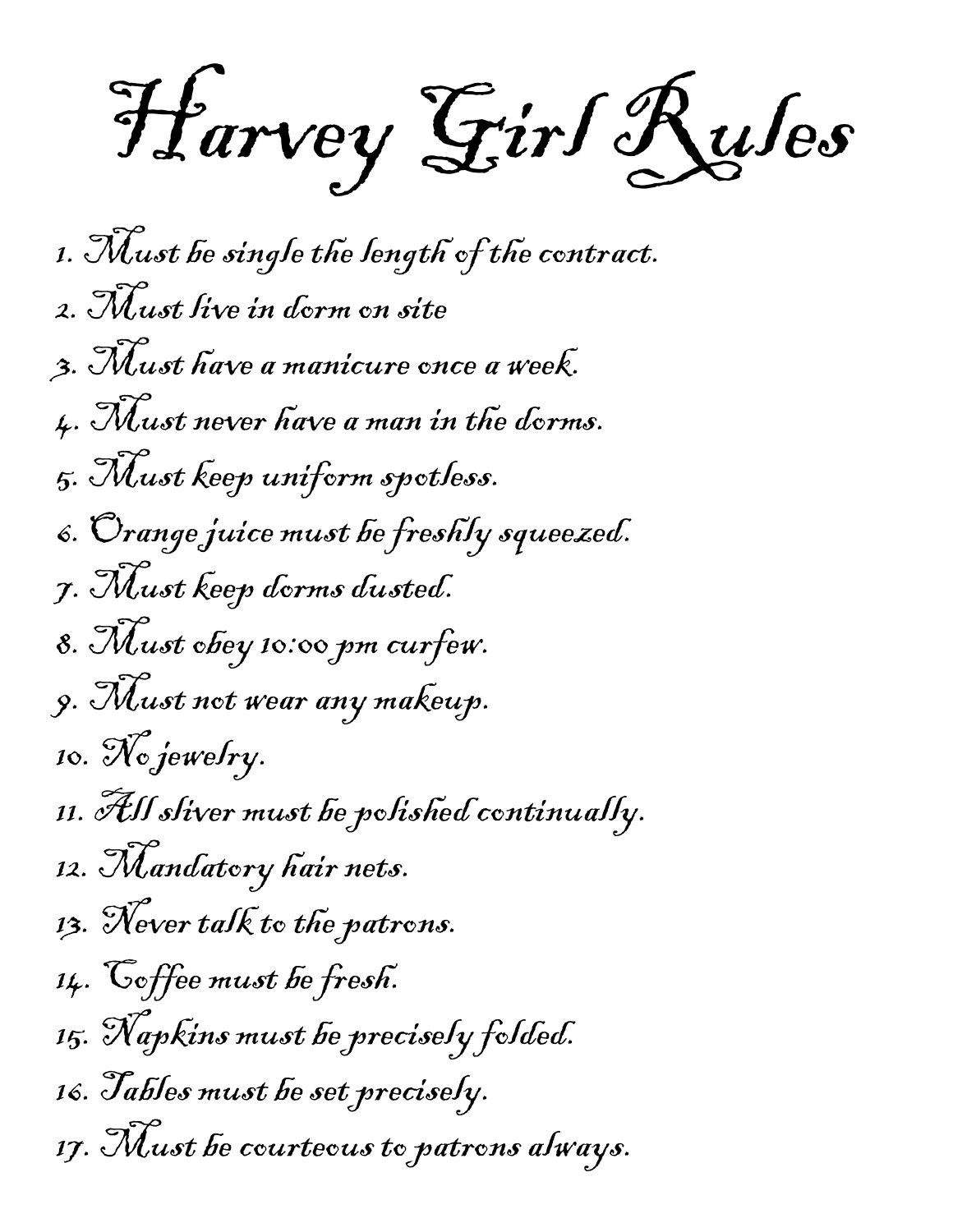Our School Ruses

|                 | $\mathcal{L} \cdot \underbrace{\qquad \qquad }$ |  |  |
|-----------------|-------------------------------------------------|--|--|
|                 |                                                 |  |  |
|                 | 3.                                              |  |  |
|                 |                                                 |  |  |
|                 | 4.                                              |  |  |
|                 |                                                 |  |  |
|                 | 5.                                              |  |  |
|                 |                                                 |  |  |
|                 | 6.                                              |  |  |
|                 |                                                 |  |  |
|                 | $\mathcal{I}$ .                                 |  |  |
|                 |                                                 |  |  |
|                 | 8.                                              |  |  |
|                 |                                                 |  |  |
|                 | 9.                                              |  |  |
|                 |                                                 |  |  |
| 10 <sub>1</sub> |                                                 |  |  |